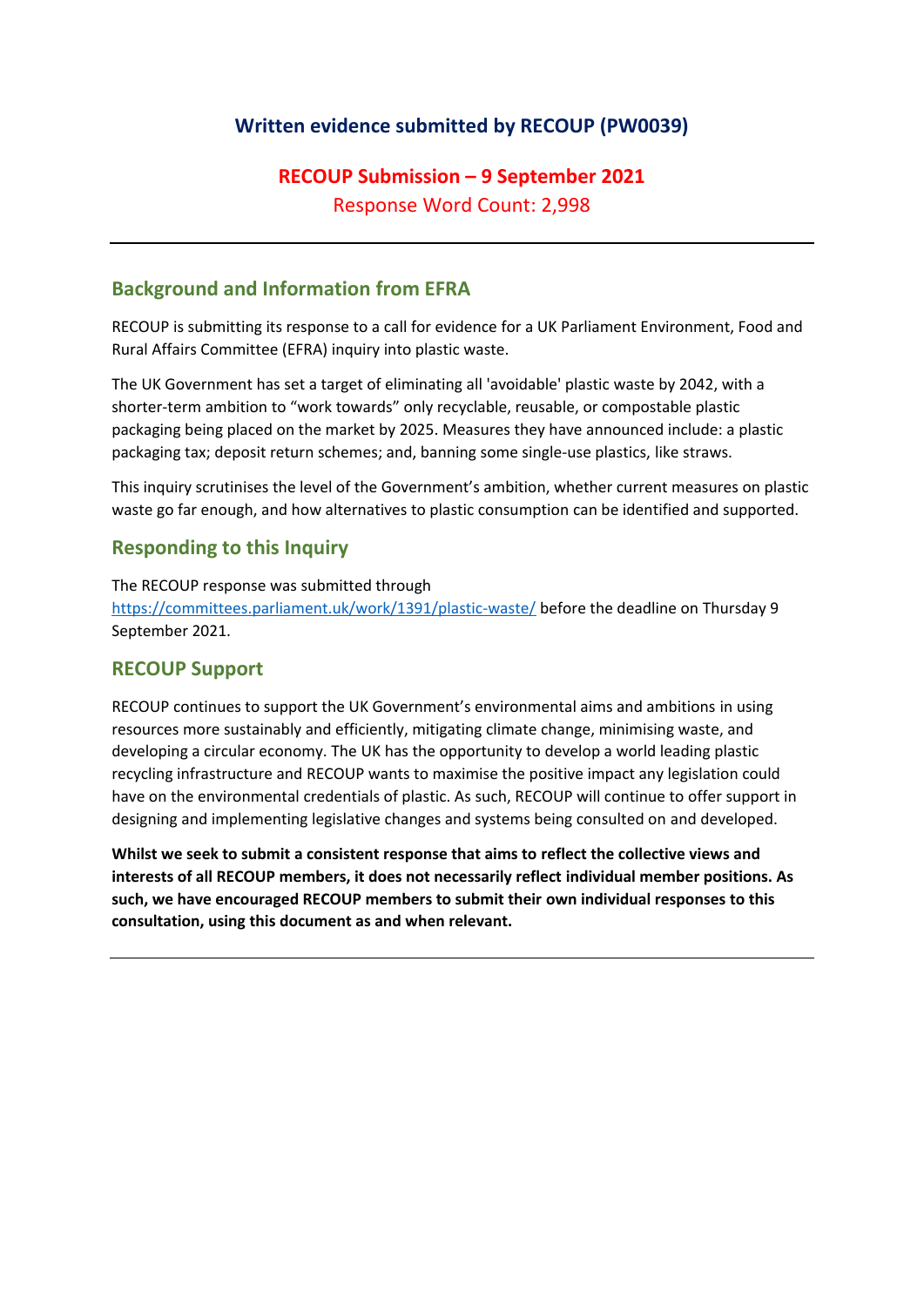#### **1. What measures should the UK Government take to reduce the production and disposal of single-use plastics in England? Are the measures announced so far, including a ban on certain single-use plastics and a plastic packaging tax, sufficient?**

At present, the UK is in the process of going through significant legislative changes that will affect not only single-use plastics, but all plastic packaging and other packaging materials. This includes: HMRC's Plastic Packaging Tax; Reform of the Packaging Producer Responsibility System (often referred to as Extended Producer Responsibility or EPR); Deposit Return Schemes (DRS) in England, Wales and Northern Ireland, DRS in Scotland; Consistent Collections in England; and proposed bans of single-use plastics in England, Wales and Scotland.

Similar legislative changes taking place in Europe, particularly in relation to a ban on single-use plastics (including Northern Ireland from January 2022), are likely to impact the business objectives of larger organisations which cover multiple markets, and therefore reduce their single-use plastic volumes placed on the market.

RECOUP acknowledges that by enforcing a ban on some items it will help in the Government's aim to decrease littering and reduce unrecyclable materials in the post-consumer recycling stream. It would also provide the platform to adapt these materials for reuse and circular models.

Whilst plastic is by no means the only material option for single-use items, it is important that its use is not disincentivised in favour of other materials which may have equal, or worse, environmental impacts. Furthermore, removing packaging all together may have unintended consequences. For example, plastic packaging is known to have significant benefits when it comes to extending the shelf life for some foods. By either reducing the effectiveness of the packaging, or removing it entirely, the knock-on effect is highly likely to be a noticeable increase in food and other organic waste. This is particularly relevant as currently food waste is a major environmental concern worldwide when it comes to emission of greenhouse gases (GHG), and removal or switching of packaging would have the potential to make this worse.

The environmental impact and the socio-economic impact of any changes are the two key factors that need to be considered when looking to ban each of the single-use plastic items.

Any alternatives used to single-use plastic items that are banned should be done based on technically and environmentally sound decisions. These should pass the 'environmental test', so material and format changes arrive at optimal environmental choices and are not changed for less environmentally beneficial alternatives which have a greater overall carbon impact and are also less sustainable, economic, or practical in their use. Metrics could include GHG reductions, ethical material sourcing, cost efficient manufacturing and logistics systems, and meeting end-of-waste protocols. Any alternatives should also be fit for purpose, so be able to perform the same in terms of functionality and be more likely to be recycled than the product it is replacing.

During the Covid-19 pandemic, polystyrene has also been used in larger than normal quantities to support the needs of patients and NHS staff in the avoidance of the spread of Covid-19. It is estimated that for the NHS to move to an alternative material it could cost an additional £400,000 annually. Any ban on this format of packaging should consider the socio-economic impact, as it could impact lower-income families and small independent traders who tend to have proportionally higher use of polystyrene for the service of food and beverages.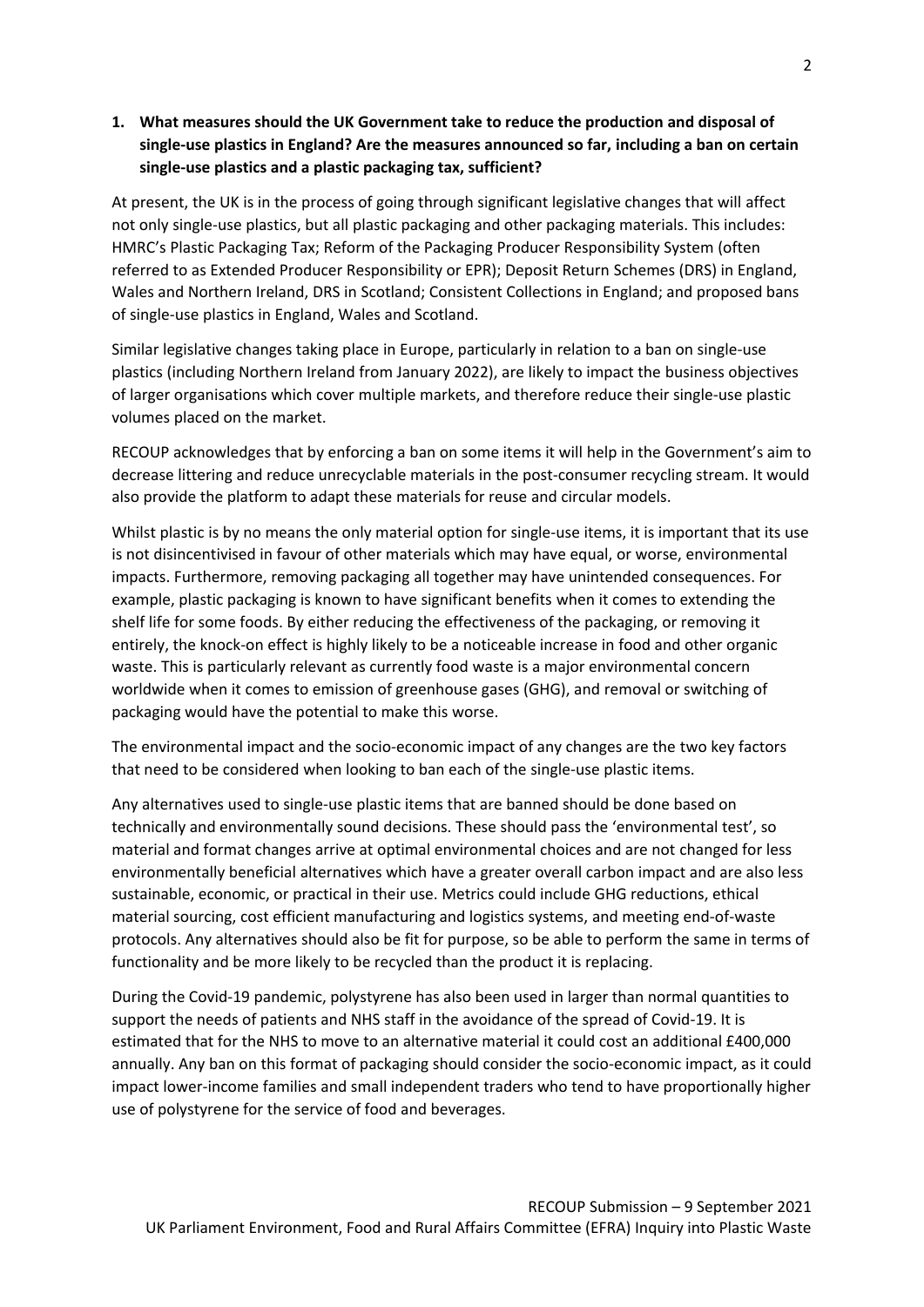Careful consideration also needs to be given to false and misleading environmental claims on goods and services, not only in respect of legislative requirements, but also general consumer communications. We see examples of this in cases of material substitution, where a packaging format has moved from plastic to a multi-material design that is promoted as 'plastic-free' as a positive environmental claim, despite negative environmental impacts and greater challenges to recycling overall. This kind of claim could be misleading for the consumer as it suggests that it being 'plastic-free' alone is a positive environmental impact without considering other factors. This may include increased challenges in its recyclability if detrimentally affected by a mix of materials in the new design and the impacts on the rest of the life cycle such as raw material consumption, transportation, and manufacturing. RECOUP strongly believes that environmental claims should be founded on objective data and evidence using recognised standards, labelling and best practice.

RECOUP supports exemptions in specific cases, such as with single-use plastic straws for medical applications and those requiring one due to disabilities. The Centre for Disability Rights highlighted the issue around 'ableism' in banning plastic straws, and it is important not to disproportionately affect these individuals.

Upcoming EPR legislation should cover the full net cost of managing used packaging. If this is well designed and investment is used effectively and where needed, this should allow for greater development and investment in waste and recycling infrastructure for plastic packaging. In terms of litter, efforts and funding can be focused on litter prevention rather than just clean-up. This can be approached through behaviour change, communication campaigns and widespread and intelligently targeted bin infrastructure.

RECOUP believes the HMRC Plastic Packaging Tax should be an effective legislative driver to increase the use of recycled content in plastic packaging, but this increases the need for effective systems and the infrastructure to collect, sort and reprocess this material. With other countries having similar plans in place to financially incentivise the use of recycled plastic, demand and cost for this material will significantly increase, and any further use of incentives need to be carefully considered.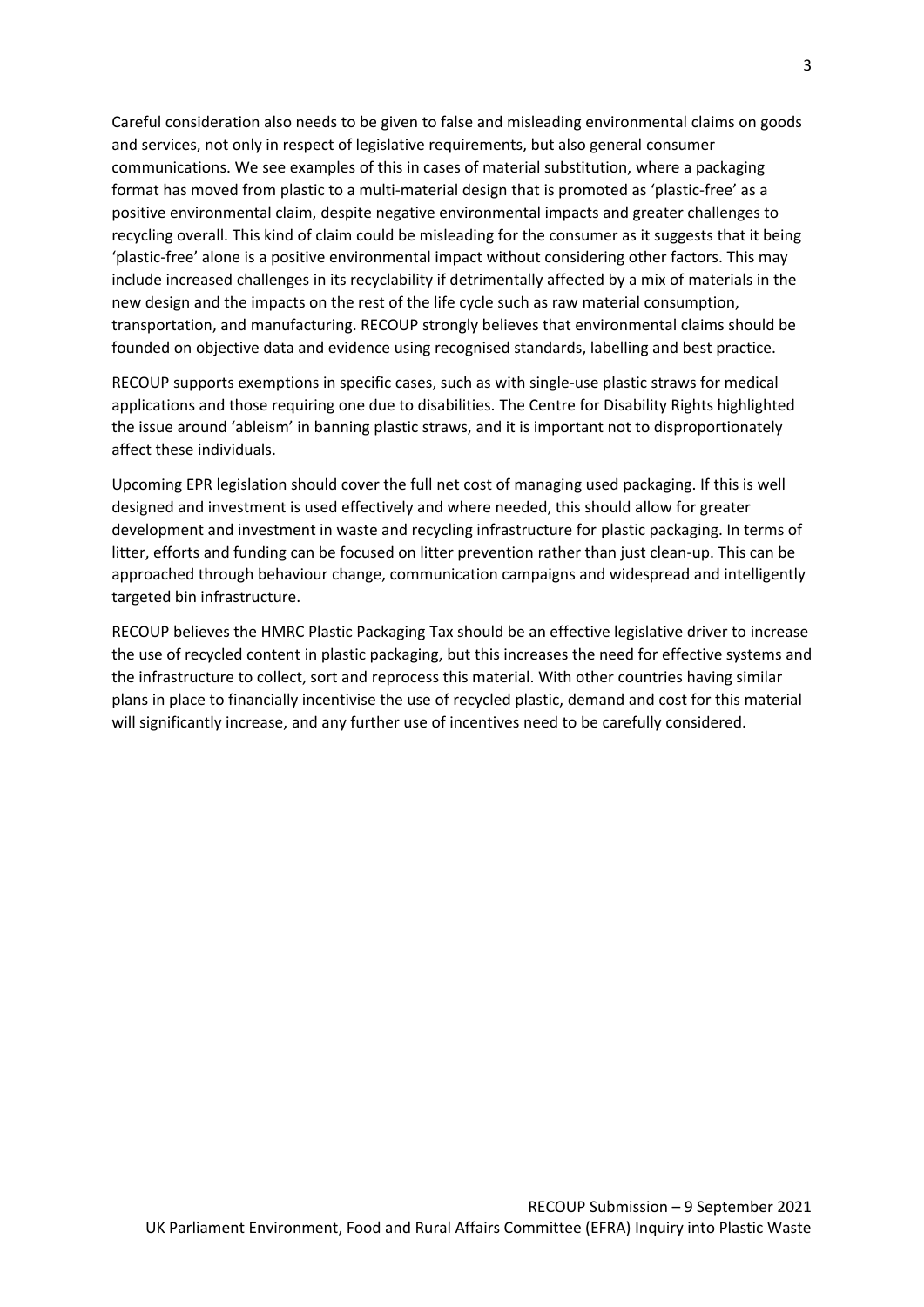#### **2. How should alternatives to plastic consumption be identified and supported, without resorting to more environmentally damaging options?**

At present, plastics and packaging is the subject of multiple consultations as highlighted in the response to question 1. As such it is important that each legislation does not rely too heavily on other legislation to account for unintended or negative consequences, but also to avoid complication and contradiction. This is particularly relevant in legislation that is not synchronised in terms of its implementation date.

For example, HMRC's Plastic Packaging Tax alone may simply incentivise the use of non-plastics in packaging rather than the inclusion of recycled content specifically. In all cases it is important that the 'environmental test' is considered, so that packaging material and format changes arrive at optimal environmental choices and are not changed for less environmentally beneficial alternatives which have a greater overall carbon impact and are also less sustainable, economic, or practical in their use. Metrics could include GHG reductions, ethical material sourcing, cost efficient manufacturing and logistics systems, and meeting end-of-waste protocols.

There is also the need to consider area-specific collection schemes or other inconsistencies that may influence whether a material or item is recyclable, compostable, or otherwise less impactful on the environment in one area of the country in comparison to another. For example, prior to the introduction of a consistent set of materials collected for recycling at kerbside, some areas of the country will have different kerbside collection provision for formats like plastic pots, tubs, and trays. Also, in areas without food waste collections, the impact and route of disposal of compostable plastics will likely be different. Demographics, population densities and socio-economic factors will also vary significantly across the UK, and this is likely to affect citizens and their choices when it comes to recycling in their area.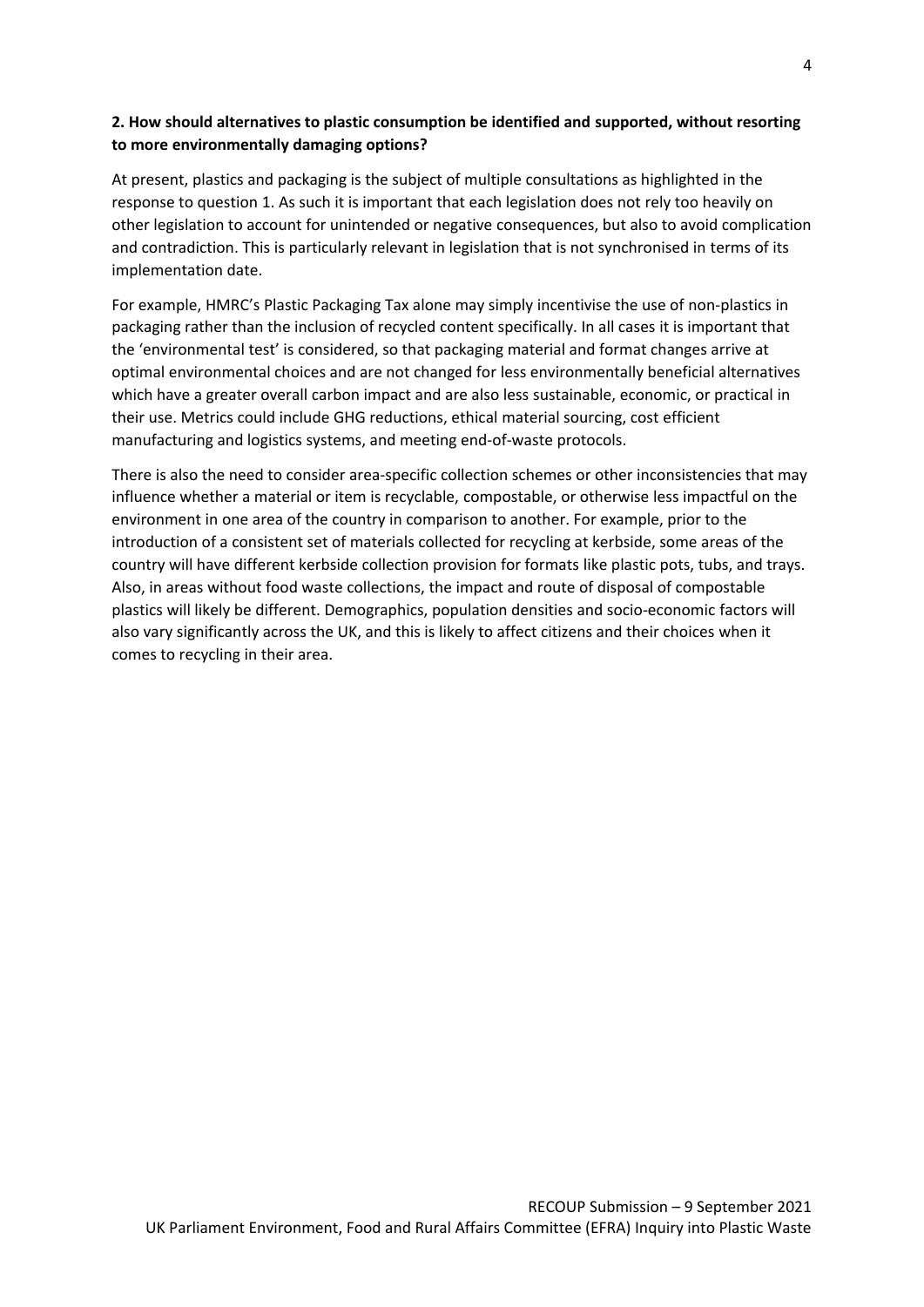#### **3. Is the UK Government's target of eliminating avoidable plastic waste by 2042 ambitious enough?**

The Government's targets, combined with net-zero targets from multiple public and private sector organisations, are ambitious, and the UK Government should seek to achieve measurable and consistently positive targets in terms of its environmental goals and reduction of waste in general. Given the current challenges facing the world around carbon emissions and GHG, it is important that progress is made in the short term, rather than deferring to deadlines too far ahead.

With significant changes in legislation and targets coming into force over the next few years, it is reasonable to assume that there are multiple variables that could affect targets by the time we reach 2042. For example, in the past few years we have seen huge changes to the availability and viability of recycling export markets, and if this remains the case for years to come then significant investment in UK recycling infrastructure would be required.

As part of its core objectives, RECOUP works with its members on targeting avoidable and unrecyclable plastic waste in examples where changes in design and presentation enable UK infrastructure to capture, sort and ultimately recycle these items. This can be seen in the *Recyclability by Design* documents available on the RECOUP website <sup>1</sup> and are relative to both packaging and non-packaging plastics.

In terms of reducing plastic packaging, it is worth noting that progress has already been made as per Valpak's latest figures in its PackFlow reports <sup>2</sup>. This acknowledges that despite the temporary disproportionate impact of the Covid-19 pandemic on material flow and demand, total plastic packaging placed on the UK market has decreased over recent years due to a mixture of lightweighting and removing unnecessary material.

It is important that 'eliminating avoidable plastic waste' in isolation should not be considered a success if by it being removed it has simply been switched to other material types that still have a negative environmental impact, which in some cases could be worse than using plastic. As previously stated, it is important that the 'environmental test' is considered so that packaging material and format changes arrive at optimal environmental choices, and do not have a greater overall carbon impact, are less sustainable, economic, or practical in their use. Metrics could include GHG reductions, ethical material sourcing, cost efficient manufacturing and logistics systems, and meeting end-of-waste protocols.

<sup>1</sup> [www.recoup.org/p/130/recyclability-by-design](http://www.recoup.org/p/130/recyclability-by-design)

<sup>2</sup> [www.valpak.co.uk/more/material-flow-reports](http://www.valpak.co.uk/more/material-flow-reports)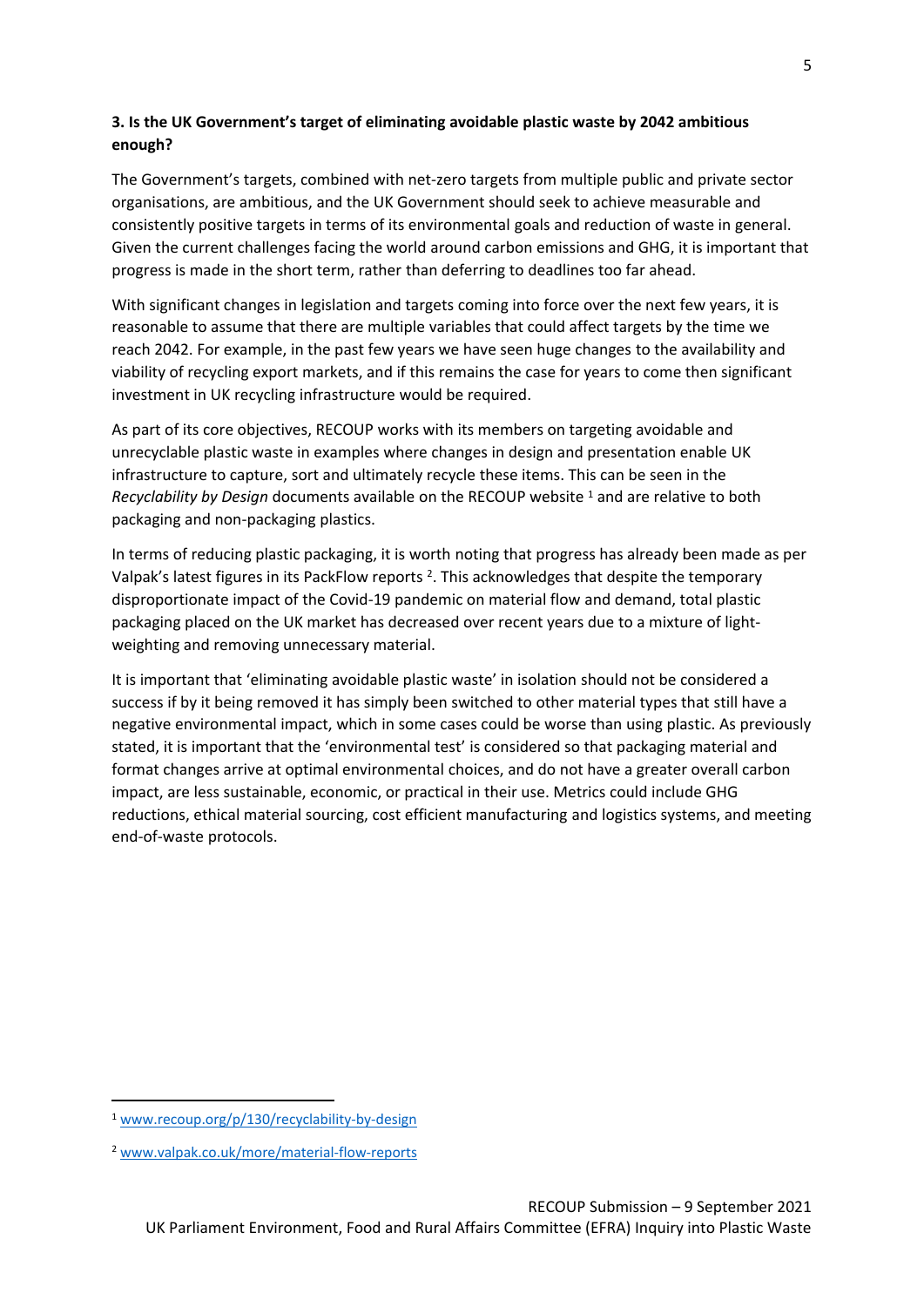#### **4. Will the UK Government be able to achieve its shorter-term ambition of working towards all plastic packaging placed on the market being recyclable, reusable or compostable by 2025?**

At present, most plastic packaging placed on the UK market is already technically recyclable, reusable, or compostable, so long as it is disposed of and processed correctly. Whilst technically achievable, technology development, operational capacity and financial investment is needed to ensure it is achievable, ideally with infrastructure located in the UK.

In 2020, RECOUP released its *Sorting and Reprocessing Infrastructure Report* <sup>3</sup> which highlighted the significant limitations to capacity for recycling in the UK, particularly at the reprocessing phase. This is further complicated by material types and formats. For example, whilst there is PET and HDPE bottle recycling in the UK, there is currently insufficient capacity to reprocess even a modest fraction of the 311,000 tonnes of household plastic films and flexibles placed on the market. This may also be the case in terms of sorting, where technologies, space and capacities may need to change.

Chemical (or 'non-mechanical') recycling has also been touted as a possible solution for hard-torecycle plastics, though its status as a method of recycling and a clear idea of its versatility and environmental impact on a commercial scale requires further understanding. Whilst the technology itself may work, its definition in terms of whether it is considered recycling requires clarification to secure investment in this area and understand if it is a viable option as part of working towards these targets.

Legislation around Consistent Collections in England needs to be considered as its inclusion of plastic films and flexibles needs to be working to a sufficient scale to ensure that these can be recycled. At present, not including back-of-store and commercial sources, there is limited proven capacity for plastic film to be collect by non-kerbside means, such as in retailer front-of-store collections. Proposed plastics included in kerbside collection schemes in England are likely to include plastic bottles (PET and HDPE), plastic pots, tubs and trays, and plastic film.

Whilst kerbside collection schemes are well established in the UK, and the separately legislated DRS will capture a high-quality stream of PET bottles, other bespoke schemes for collecting materials, such as retailer front-of-store collections and Household Waste Recycling Centres, need to be considered and measured accordingly, not only in terms of their effectiveness but the true levels of recycling, end markets and carbon impact. In respect of Government ambitions, these schemes may offer some rate of recycling at present, but the impact of consistent collections and changes in infrastructure and the collection and recycling of plastic films is likely to affect this considerably.

Compostable plastics and plastics designed for reuse create both solutions and additional challenges to targets. Whilst in principle they reduce plastics placed on the market and that which enters the waste streams, their definitions and value as an alternative need to be justified. As of Summer 2021, compostable plastics are accepted in some food and organic waste streams. However, this is inconsistent, not only in terms of what Local Authorities promote as being accepted in this stream, but what the composting and Anaerobic Digestion sites do with regards to removing non-organic waste when they receive it. Furthermore, there is a significant portion of Local Authorities who do not offer a kerbside service for food waste, and therefore these materials currently end up as residual waste, or a contaminant to recycling waste streams (all compostable materials are a contaminant in recycling systems). As changes in legislation progress, the understanding of volumes

<sup>3</sup> [www.recoup.org/p/173/recoup-reports](http://www.recoup.org/p/173/recoup-reports)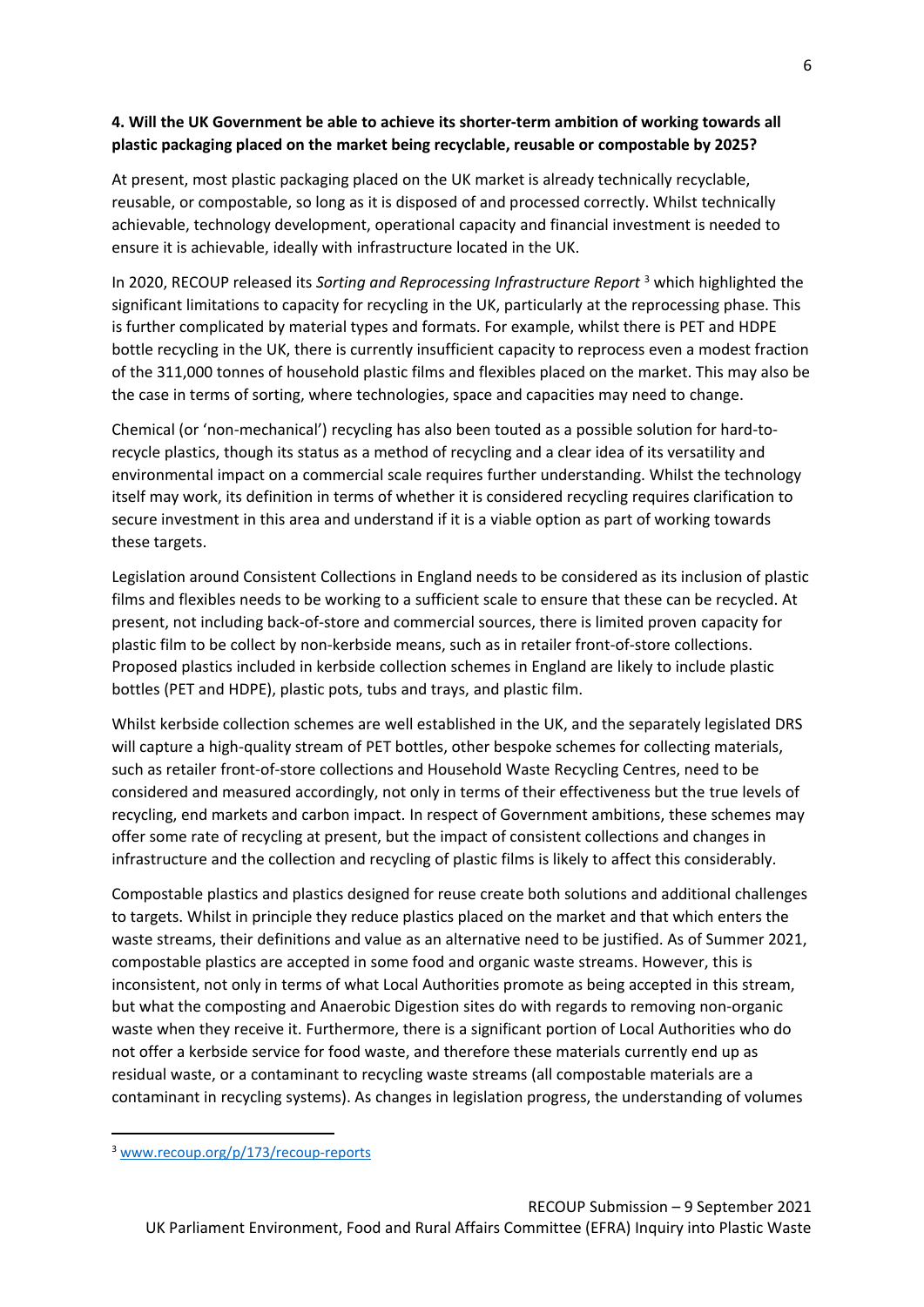and capacities to process food waste as well as the use of compostables and their impact on recycling systems need careful consideration.

Items designed for reuse as an alternative also need careful consideration as to whether they offer environmental benefits overall. For example, reusable coffee cups and 'bags for life' could be more carbon intensive and less recyclable than their single-use alternatives, and therefore require a certain level of reuse before they can be deemed beneficial. As there is no regulated standards, verification or certification around reuse items, their use and eventual end-of-life destination and the additional challenges this might create, as well as the incentivisation of reuse items needs careful consideration.

Whilst by 2025 most, if not all, current proposed legislation around plastics and plastic packaging should be in place to some degree, the impact of Covid-19 and the associated delays to the implementation of Government policy and legislation should be factored in.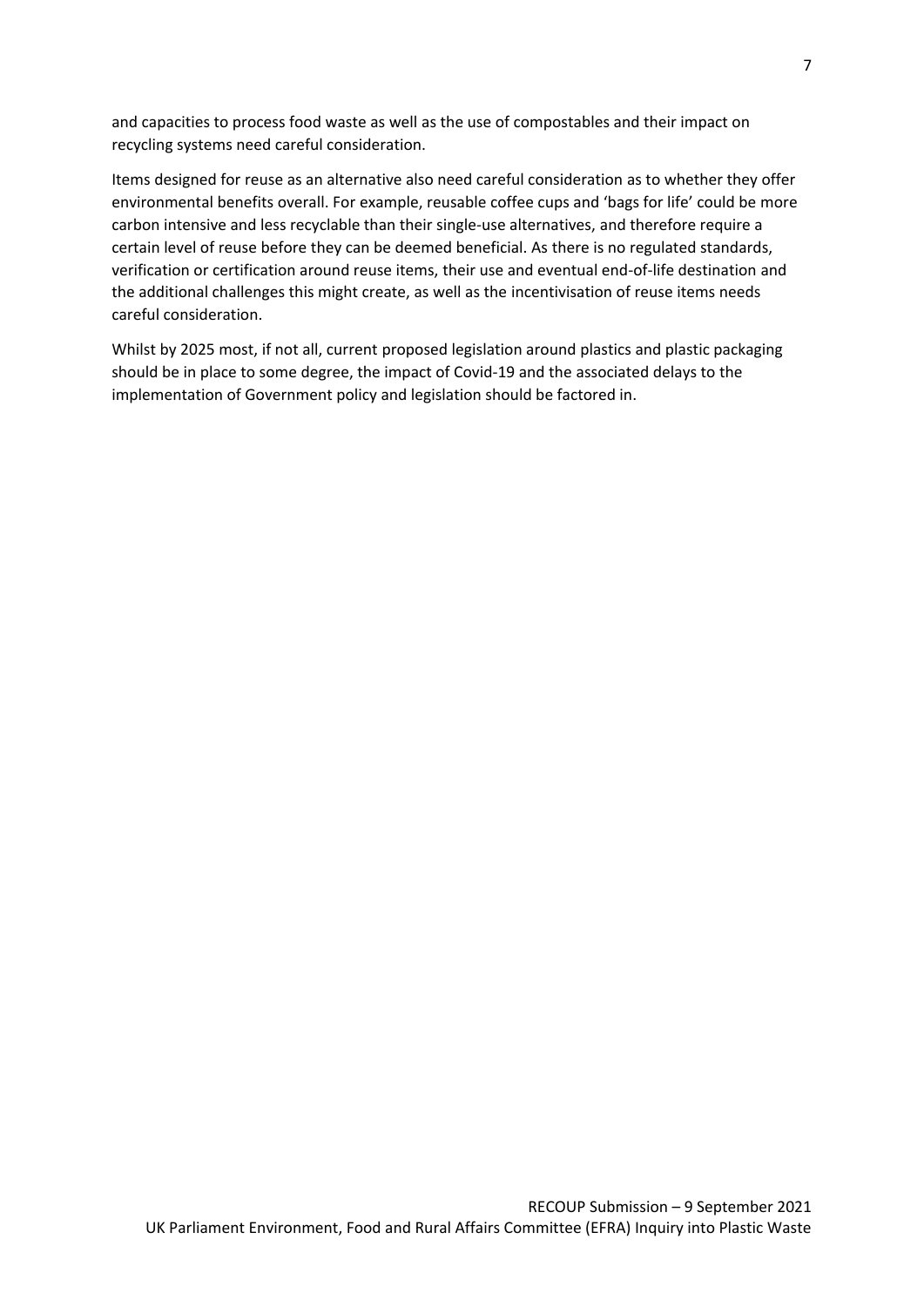#### 5. Does the UK Government need to do more to ensure that plastic waste is not exported and then **managed unsustainably? If so, what steps should it take?**

Recent figures from the Environment Agency suggest that around 60% of the UK's plastic waste is exported, with a portion of this going to non-OECD countries. This has remained largely consistent at between 60 and 65% for a number of years. Ignoring the impact of Covid-19 on its ability to conduct widespread checks on exports to the same standard or capacity as normal, the Environment Agency's criteria and checks on material quality should be supported and their guidance followed to ensure exported plastic materials continue to reach proven and capable recycling facilities abroad, where a suitable option or capacity is not available in the UK.

As per current proposed EPR legislation, the consultation that closed in June 2021<sup>4</sup> proposed End of Waste Protocols are met before material is exported for recycling. This could mean a complete transition of the export market to a material commodity-based approach such that the plastic is a raw material ready to be used in the production process to manufacture finished goods, i.e., only material that has been reprocessed to produce a washed flake or pellet. This would have a huge impact on exports of plastic packaging, as by only allowing waste that is at 'end of life' to be exported and considered recycling would significantly limit the quantities and type of export options and require the UK recycling infrastructure to be able to process this material.

To provide context for this, just looking at plastic packaging disposed of by households from kerbside and 'away from home' collections, RECOUP estimated in the *2020 Household Plastic Packaging* Sorting and *Reprocessing Infrastructure Report*<sup>5</sup> that the reprocessing capacity in the UK of 230,000 tonnes in 2020 would create a shortfall of approximately 320,000 tonnes. This does not include plastic packaging used in a commercial environment such as transport or medical and is based on the idea that export markets would not be available for the material type collected and the material would need to be reprocessed in the UK. However, just for the category considered there would be a need for an approximate 140% increase in capacity compared to 2020 levels. If this infrastructure is not developed and operational there is the potential that material could be incinerated, landfilled or even stockpiled.

The EPR reforms should cover the full net cost of managing used packaging. If this system is designed in an intelligent and considered way and investment is used effectively and where it's needed, this should allow for greater development and investment in the waste and recycling infrastructure for plastic packaging, helping to increase the UK's limited reprocessing capacity.

The concern over waste exports also applies to materials other than plastics. For example, paper and card markets have relied heavily on exports for several years, with as much as 80% going to China at one stage. However, with the significant changes, closures and restrictions within the export market, especially in China and other Asian countries, this has hampered available options significantly. This problem would be made worse if certain single-use plastic or packaging items were to switch materials to paper, for example in cases where paper-based cups, cartons or other packaging replaces plastic bottles, pots, tubs and trays.

In seeking to explore the challenges around exports and other waste crime, RECOUP is part of the Waste Compliance Taskforce (WACT). WACT is a forum for collaborative, cross-sector working to <sup>4</sup> [https://consult.defra.gov.uk/extended-producer-responsibility/extended-producer-responsibility-for](https://consult.defra.gov.uk/extended-producer-responsibility/extended-producer-responsibility-for-packaging/)[packaging/](https://consult.defra.gov.uk/extended-producer-responsibility/extended-producer-responsibility-for-packaging/)